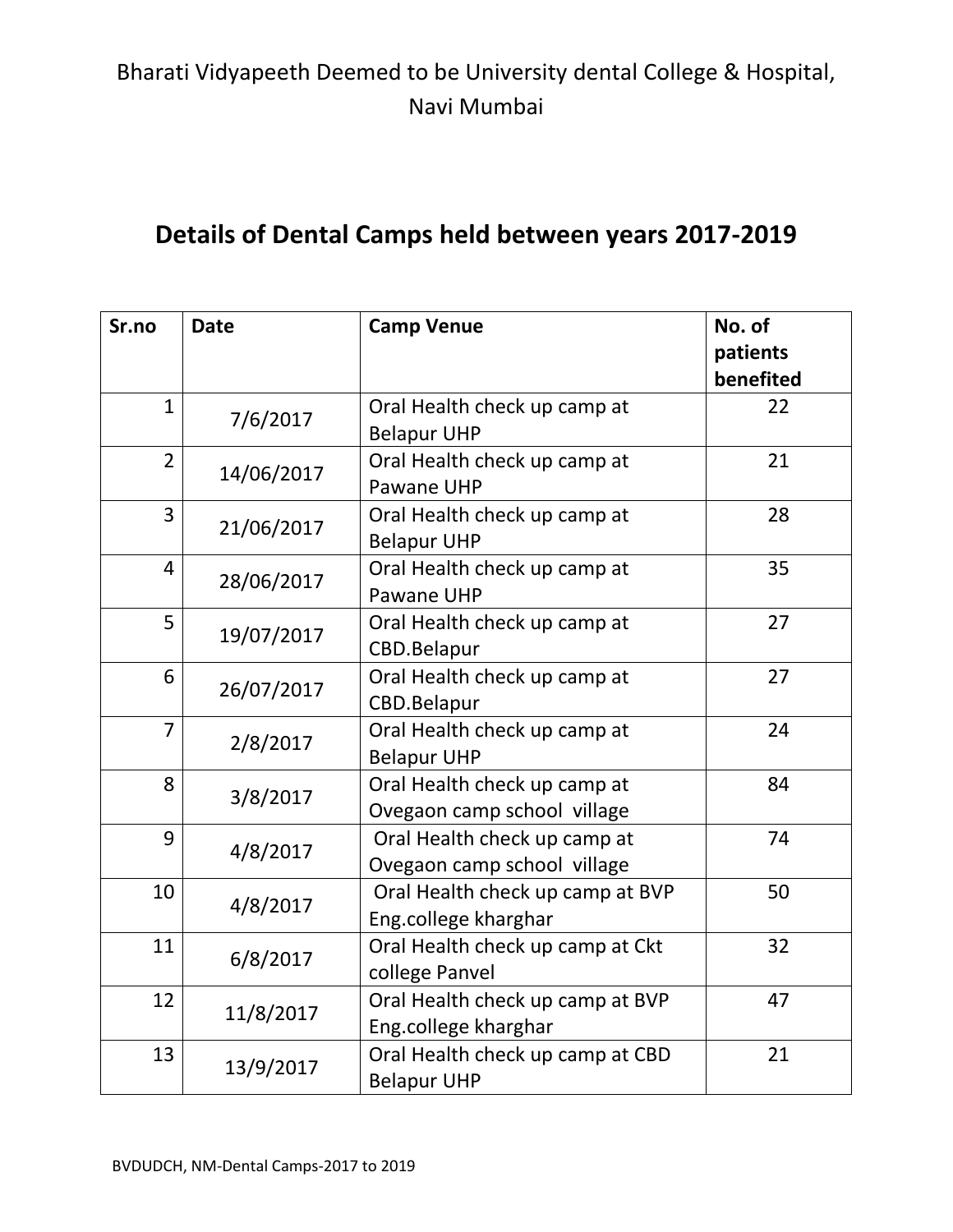| 14 | 27/09/2017 | Oral Health check up camp at CBD<br><b>Belapur UHP</b>              | 19  |
|----|------------|---------------------------------------------------------------------|-----|
| 15 | 4/10/2017  | Oral Health check up camp at CBD<br><b>Belapur UHP</b>              | 28  |
| 17 | 7/10/2017  | Oral Health check up camp at Airoli                                 | 29  |
| 18 | 11/10/2017 | Oral Health check up camp at CBD<br><b>Belapur UHP</b>              |     |
| 19 | 13/10/2017 | Oral Health check up camp at Taloja<br><b>MIDC</b>                  | 20  |
| 20 | 1/11/2017  | Oral Health check up camp at CBD<br><b>Belapur UHP</b>              | 31  |
| 21 | 2/11/2017  | Oral Health check up camp at<br>Raillevy station kharghar           | 3   |
| 22 | 8/11/2017  | Oral Health check up camp at CBD<br><b>Belapur UHP</b>              | 21  |
| 23 | 15/11/2017 | Oral Health check up camp at CBD<br><b>Belapur UHP</b>              | 17  |
| 24 | 22/11/2017 | Oral Health check up camp at CBD<br><b>Belapur UHP</b>              | 22  |
| 25 | 06/12/2017 | Oral Health check up camp at CBD<br><b>Belapur UHP</b>              | 26  |
| 26 | 20/12/2017 | Oral Health check up camp at BVP Jr.<br><b>College Belapur</b>      | 113 |
| 27 | 21/12/2017 | Oral Health check up camp at BVP Jr.<br>College Belapur             | 120 |
| 28 | 22/12/2017 | Oral Health check up camp at BVP<br><b>Pharmacy College Belapur</b> | 36  |
| 29 | 26/12/2017 | Oral Health check up camp at<br>Dnyanjyot Vidyalay kharghar         | 255 |
| 30 | 27/12/2017 | Oral Health check up camp at CBD<br><b>Belapur UHP</b>              | 20  |
| 31 | 8/1/2018   | Oral Health check up camp at BVP<br>English Medium Belapur          | 425 |
| 32 | 9/1/2018   | Oral Health check up camp at BVP<br>Primary school Belapur          | 297 |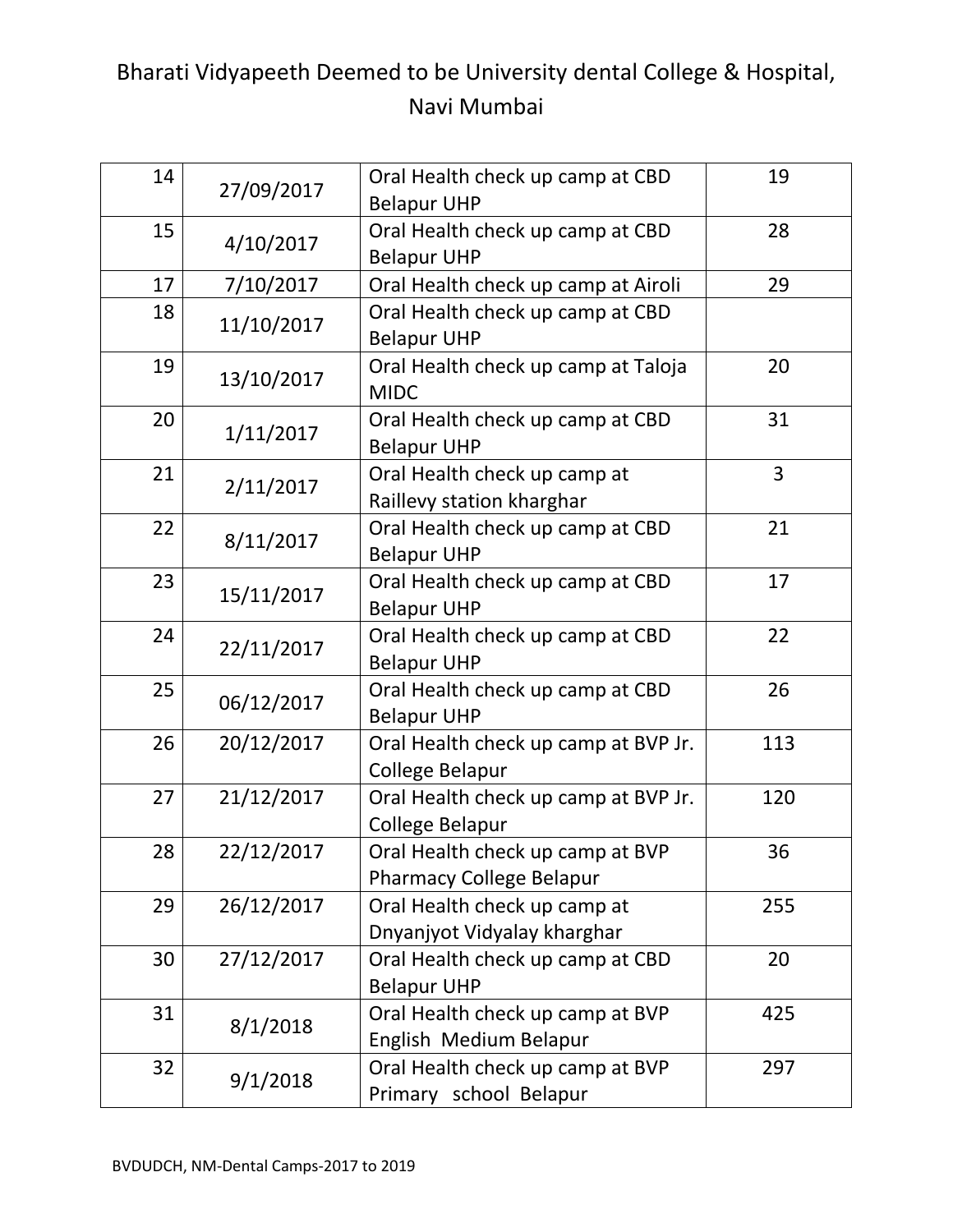| 33 | 9/1/2018   | Oral Health check up camp at BVP<br>English Medium Belapur                | 391       |
|----|------------|---------------------------------------------------------------------------|-----------|
| 34 | 23/01/2018 | Oral Health check up camp at<br>Vakadvadi Panvel                          | 5         |
| 35 | 24/01/2018 | Oral Health check up camp at<br>wakadgaoan                                | 148       |
| 36 | 2/2/2018   | Oral Health check up camp at BVP<br><b>Engineering College Kharghar</b>   | 102       |
| 37 | 13/02/2018 | Oral Health check up camp at Zenith<br>International & petite Kids Airoli | 96        |
| 38 | 19/03/2018 | Oral Health check up camp at BVP<br><b>Engineering College</b>            | 48        |
| 39 | 2/4/2018   | Oral Health check up camp at<br>Ozaram, Darum village                     | 107       |
| 40 | 3/4/2018   | Oral Health check up camp at Lohre<br>village                             | 118       |
| 41 | 4/4/2018   | Oral Health check up camp at<br>Sanvita aasram pandur                     | 62        |
| 42 | 9/4/2018   | Oral Health check up camp at CBD<br>belapur                               | 20        |
| 43 | 10/4/2018  | Oral Health check up camp at CBD<br>belapur                               | 17        |
| 44 | 11/4/2018  | Oral Health check up camp at CBD<br><b>UHP belapur</b>                    | 15        |
| 45 | 16/4/2018  | Oral Health check up camp at CBD<br><b>UHP Belapur</b>                    | 15        |
| 46 | 17/4/2018  | Oral Health check up camp at CBD<br><b>UHP Belapur</b>                    | 16        |
| 47 | 20/04/2018 | Oral Health check up camp at Taloja<br>jail                               | 23        |
| 48 | 27/04/2018 | Oral Health check up camp at Taloja<br>jail                               | 23        |
| 49 | 31/05/18   | No tobacco day program-aashalaya<br>orphanage                             | Awareness |
| 50 | 19/06/18   | <b>Dental Awareness Interactive</b>                                       | 128       |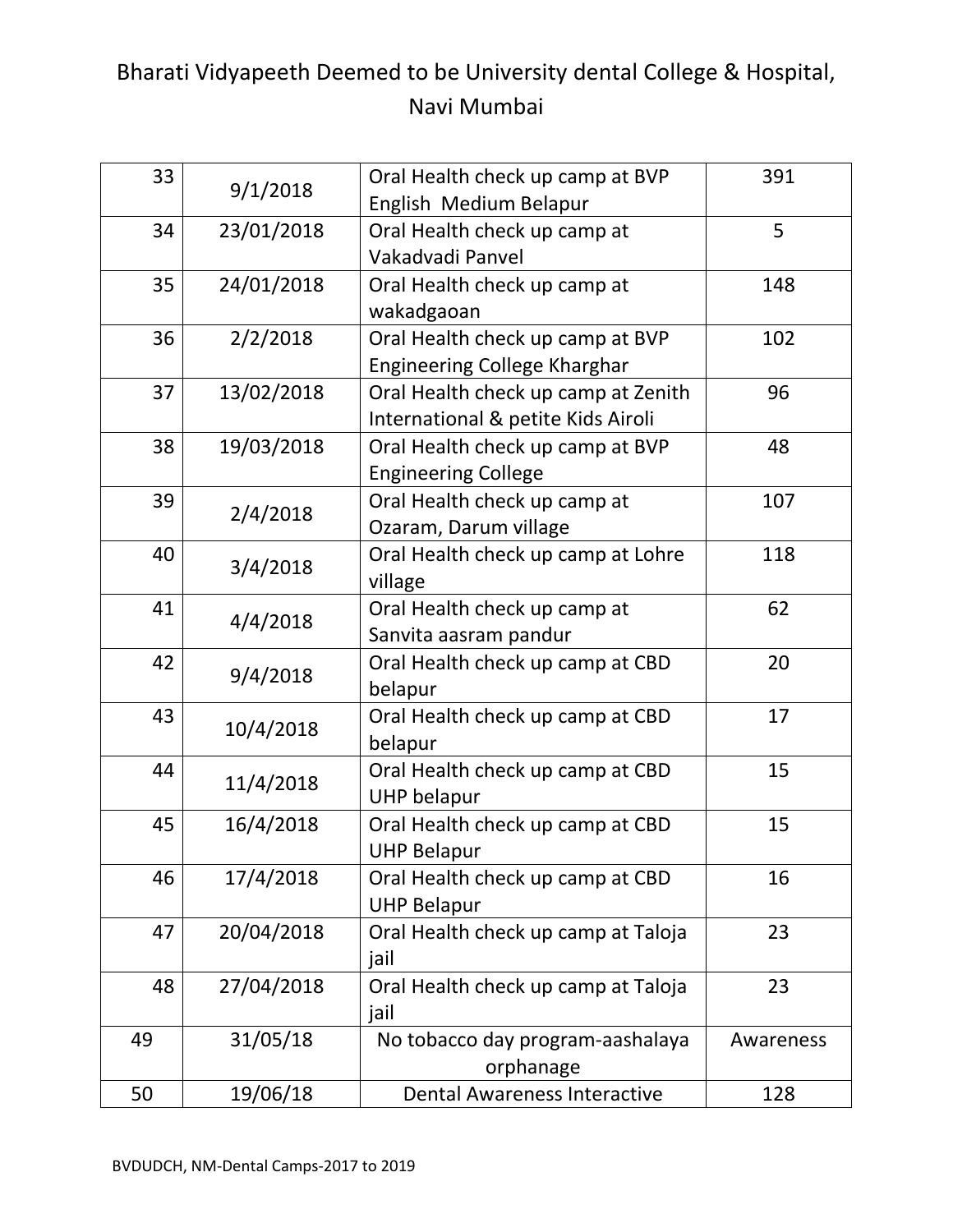|    |          | Session-Ramseth Thakur School        |           |
|----|----------|--------------------------------------|-----------|
| 51 | 01/08/18 | Oral-Hygiene Day Celebration-        | 220       |
|    |          | <b>Bharati School</b>                |           |
| 52 | 20/08/18 | <b>BVUDCH- World Photography Day</b> | Awareness |
|    |          | Celebration                          |           |
| 53 | 31/08/18 | NMMT-Turbhe                          | 358       |
| 54 | 01/09/18 | NMMT-Turbhe                          | 258       |
| 55 | 06/09/18 | NMMT-Panvel                          | 200       |
| 56 |          | <b>NMMT-Panvel</b>                   | 193       |
|    | 07/09/18 |                                      |           |
| 57 |          | NMMT-Ghansoli                        | 50        |
|    | 10/09/18 |                                      |           |
| 58 |          | NMMT-Ghansoli                        | 22        |
|    | 11/09/18 |                                      |           |
| 59 |          | Konkan Gyanpeeth College of          | 104       |
|    | 22/09/18 | Pharmacy(As per PM Modi's Unnat      |           |
|    |          | <b>Bharat Abhiyaan Scheme)</b>       |           |
| 60 | 6/11/18  | World brushing week celebration      | 350       |
|    |          | Sanjeevani DAV International School  |           |
|    |          |                                      |           |
| 61 | 27/11/18 | <b>BVP English Medium - CBD</b>      | 319       |
|    |          | Orthodontic patients                 |           |
|    |          |                                      |           |
| 62 | 28/11/18 | Ramkrishna Academy                   | 166       |
|    |          | Kevalgaon                            |           |
|    |          |                                      |           |
| 63 | 29/11/18 | Ramkrishna Academy                   | 168       |
|    |          | Kevalgaon                            |           |
| 64 | 24/01/19 |                                      | 229       |
|    |          | RAF Unit Taloja                      |           |
| 65 | 25/01/19 | Tilak Maharashtra Vidyapeeth         | 118       |
|    |          |                                      |           |
| 66 | 07/03/19 | <b>National Dentist day Event</b>    | 54        |
| 67 | 18/03/19 | <b>COD Army Camp</b>                 | 152       |